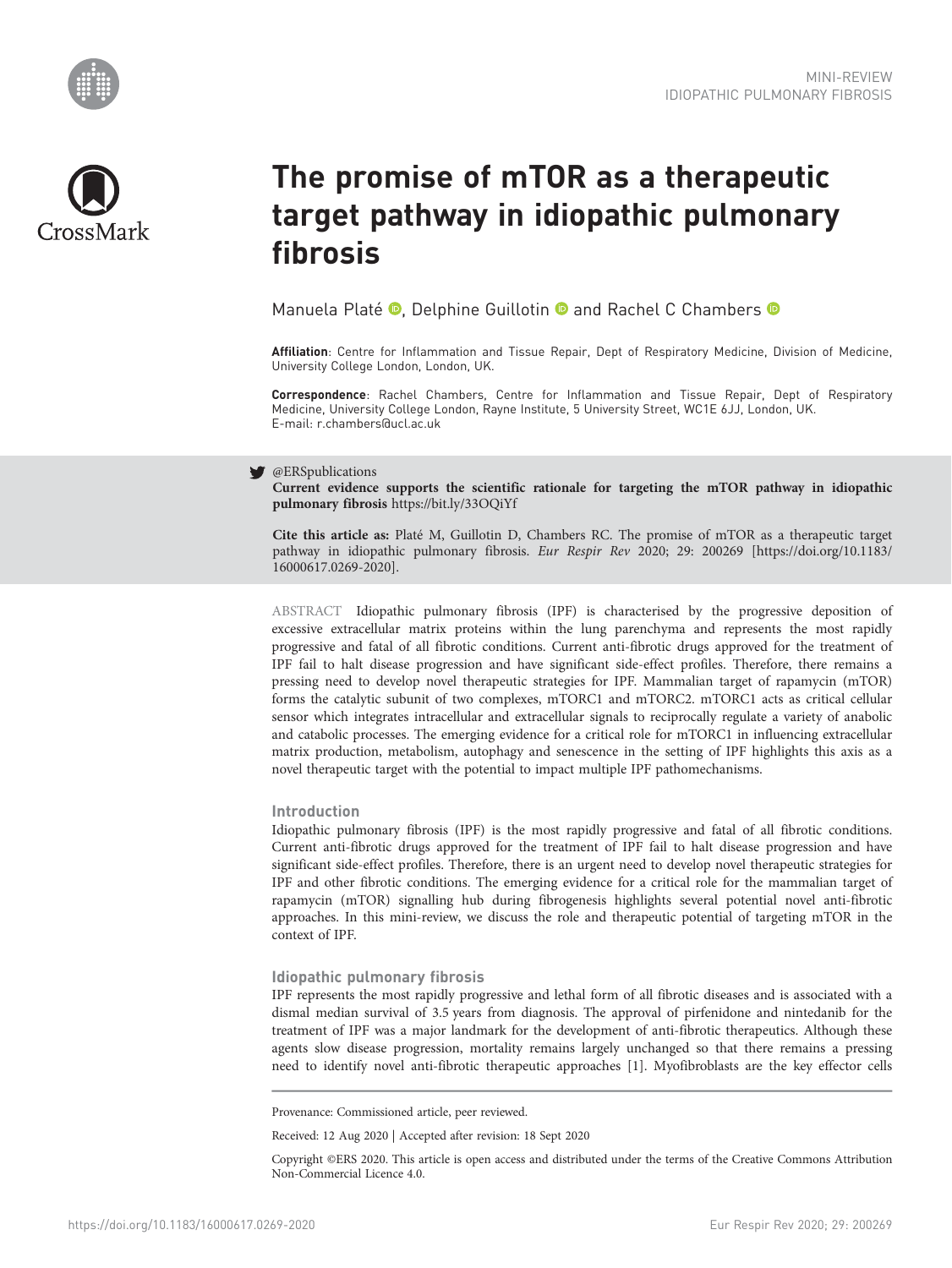<span id="page-1-0"></span>responsible for the synthesis and deposition of a collagen-rich extracellular matrix (ECM) during normal wound healing [[2](#page-5-0)]. These cells can be derived from the differentiation of multiple cell types, including tissue resident fibroblasts, and are characterised by high ECM synthesis rates and the de novo expression and assembly of  $\alpha$ -smooth muscle actin into contractile stress fibres. The excessive accumulation and persistence of myofibroblasts, as a result of a dysregulated wound healing response in the presence of a network of pro-fibrotic cytokines and growth factors within a homeostatically dysregulated tissue microenvironment, represents a key common mechanism underlying the development of pathological fibrosis in multiple conditions, including IPF.

In terms of the cytokine and growth factor network implicated in pathological fibrosis, including IPF, there is overwhelming evidence for a pivotal role for the pleiotropic cytokine transforming growth factor (TGF)-β (in particular the TGFβ1 isoform) in promoting the differentiation of fibroblasts into highly ECM synthetic myofibroblasts. TGFβ1 signalling is principally mediated via the high-affinity TGFβ receptors (TGFβR) I and II, which function as serine–threonine kinases. TGFβ1 binding to TGFβRII leads to the phosphorylation of TGFβRI and downstream signalling via the canonical SMAD pathway and several non-canonical pathways, including the mTOR pathway [\[3, 4\]](#page-5-0).

# The mTOR signalling hub

The mTOR signalling hub integrates intracellular and extracellular signals and serves as a central regulator of cell metabolism, growth, proliferation and survival. mTOR forms the catalytic subunit of two complexes, mTOR complex (mTORC)1 and mTORC2, which have different effector proteins, are activated by a variety of upstream inputs and elicit distinct downstream cellular responses (figure 1a). mTORC1 comprises mTOR, as well as raptor (regulatory associated protein of mTOR), PRAS40 ( proline-rich AKT



FIGURE 1 Simplified schematic diagram of the activators and substrates of mammalian target of rapamycin complexes (mTORC)1 and mTORC2 in the context of fibrosis. a) mTORC1 activity is highly dependent on RAS homologue enriched in brain (Rheb), which is under negative regulatory control by tuberous sclerosis<br>complex (TSC)1/2. TSC1/2 converts Rheb<sup>GTP</sup> into Rheb<sup>GDP</sup>. For mTORC1 to become activated through this axis, TSC1/2 must therefore be inhibited. The phosphorylation of different sites within the TSC1/2 complex in response to extracellular signal-regulated kinaes (ERK) and phosphoinositide-3-kinase (PI3K)/protein kinase B (AKT) pathways leads to activation of mTORC1; whereas activation of 5' AMP-activated protein kinase (AMPK) suppresses mTORC1. Transforming growth factor (TGF)-β1 can activate PI3K/AKT, ERK and AMPK (through TAK1), however, the inhibition of neither of those kinases is able to modulate TGFβ1-mediated mTORC1 activity. In the presence of amino acids, the Rags can release TSC1/2 from the lysosome and instead recruit mTORC1 to bring it into close contact with Rheb. Upon activation, mTORC1 phosphorylates its substrates Eukaryotic Translation Initiation Factor 4E Binding Protein 1 (4E-BP1), ribosomal protein S6 kinase beta-1 (p70S6K), sterol regulatory element-binding protein (SREBP) and Unc-51 Like Autophagy Activating Kinase 1 (ULK1) which in turn regulate extracellular matrix (ECM) deposition, senescence, lipid synthesis and autophagy. b) mTORC2 activity is highly dependent on PI3K activity. Upon activation, mTORC2 phosphorylates AKT, SGK1 and protein kinase C (PKC) to control cell growth, ion transport and cytoskeleton rearrangement.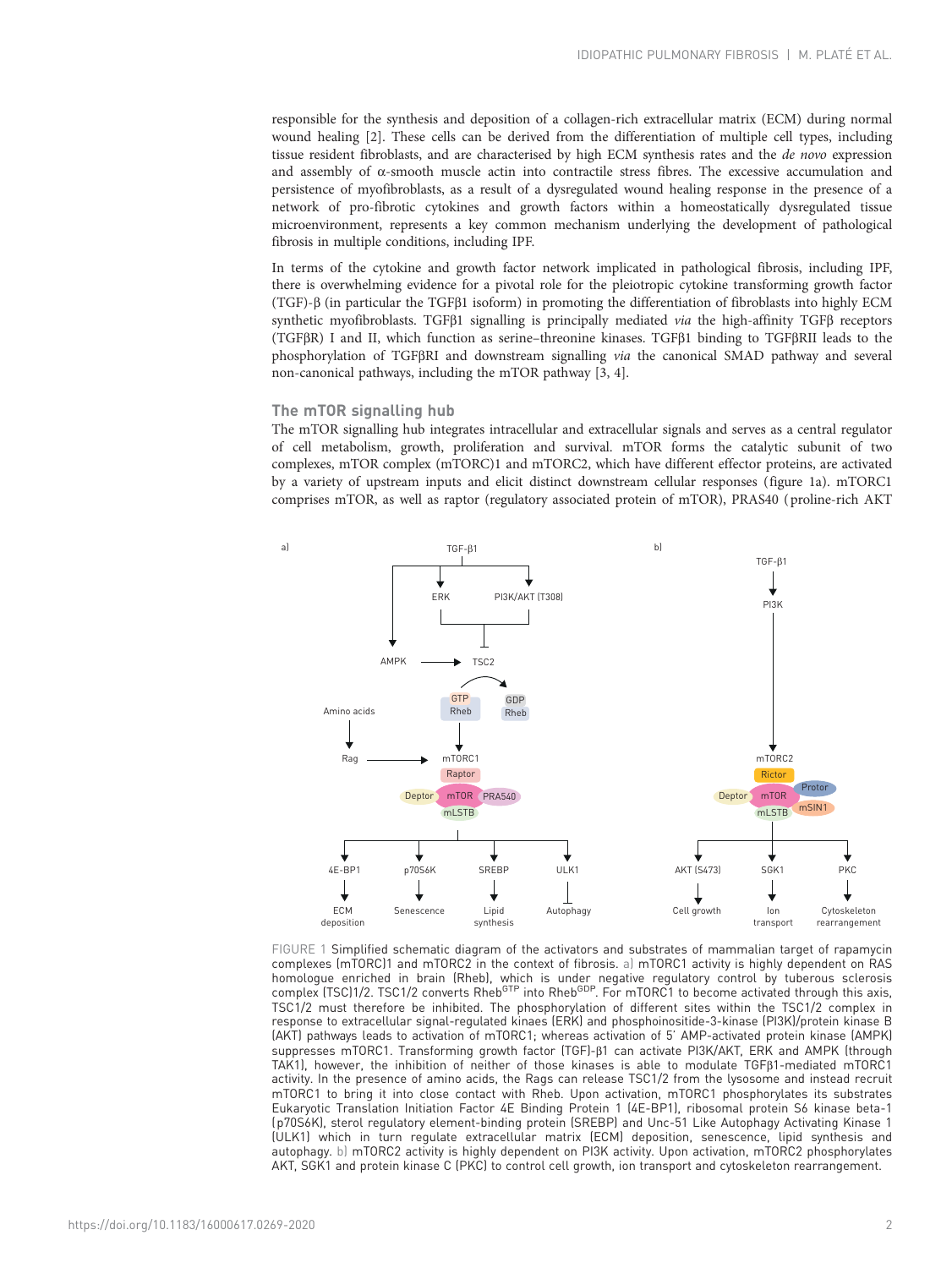substrate 40 kDa) and mLST8 (mammalian lethal with sec-13), while mTORC2 is composed of mTOR, mLST8, rictor (raptor independent companion of mTOR), mSIN1 (mammalian stress-activated protein kinase interacting protein 1) and Protor-1 (protein observed with rictor-1) [[5\]](#page-5-0). mTORC1 activity is highly dependent on the small GTPase RAS homologue enriched in brain (Rheb), which is under negative regulatory control by the tuberous sclerosis complex (TSC), comprising TSC1 and TSC2. TSC1/2, through its GTPase-activating protein activity, converts Rheb from its guanosine triphosphate (GTP) bound form  $(Rheb<sup>GTP</sup>)$  into its guanosine diphosphate (GDP) bound form  $(Rheb<sup>GDP</sup>)$ . For mTORC1 to become activated through this axis, TSC1/2 must therefore be inhibited. The phosphorylation of different sites within the TSC1/2 complex in response to growth factors and mitogen-dependent pathways leads to activation of mTORC1; whereas in poor nutrient conditions, activation of 5′ AMP-activated protein kinase (AMPK) suppresses mTORC1. Independent of phosphorylation, TSC1/2 is also regulated by the availability of amino acids. In amino acid depleted conditions, the Ras-related GTP-binding proteins (Rags) can recruit TSC1/2 to the lysosome to bring it into close contact with Rheb, which in turn is converted into its inactive GDP-bound form. In amino acid replete conditions, the TSC complex is dissociated from the surface of lysosomes, therefore promoting mTORC1 activation via RhebGTP [\[6\]](#page-5-0). Rag complexes are also direct regulators of mTORC1; in the presence of amino acids they recruit mTORC1 to the lysosome surface where it binds to Rheb, and in the absence of amino acids Rags release mTORC1 from the lysosome [[7](#page-5-0)].

The mTORC1 complex acts via a number of downstream substrates. It promotes de novo lipid synthesis through the sterol responsive element binding protein (SREBP), protein synthesis through the phosphorylation of Eukaryotic translation initiation factor 4E-binding protein 1 (4E-BP1), autophagy through Unc-51 Like Autophagy Activating Kinase 1 (ULK1) and transcription factor EB (TFEB), and protein ubiquitination through a mechanism which remains unclear [\(figure 1a\)](#page-1-0). The mTORC2 complex is less well understood but is felt to primarily function as an effector of insulin/PI3K signalling and a regulator of cell proliferation, survival and cytoskeletal remodelling ([figure 1b\)](#page-1-0) [[8\]](#page-5-0).

The mTOR signalling axis is commonly dysregulated in the setting of cancer and has been strongly implicated in coordinating metabolic reprogramming in order to optimise nutrient uptake and utilisation and meet the biosynthetic requirements of rapidly proliferating cancer cells [[9](#page-5-0)]. This has led to an intense research effort aimed at developing ATP-competitive mTOR inhibitors that are either now approved or in clinical development (reviewed in [[10](#page-5-0)]). In this review we will focus on emerging evidence supporting a role for mTOR as a potential druggable pathway in the context of IPF.

#### Role of mTOR in pulmonary fibrosis

The PI3K/mTOR pathway has been strongly implicated in promoting fibroblast proliferation, survival and differentiation in response to several mediators. The cellular responses elicited by the PI3K pathway are tightly regulated by the lipid phosphatase and tensin homolog (PTEN). Lung fibroblasts derived from IPF patients have been shown to display aberrant PI3K activity [[11](#page-5-0), [12\]](#page-5-0) in that in normal human lung fibroblasts, the β1 integrin binds polymerised collagen and activates PTEN activity and thereby inhibits their proliferation. In contrast, IPF lung-derived fibroblasts circumvent the suppressive effects of polymerised collagen through reduced PTEN activity at the cell membrane. The functional role of unopposed PI3K/mTOR signalling during fibrogensesis is supported by evidence from the bleomycin model of lung injury and fibrosis. PTEN haploinsufficient mice develop exaggerated pulmonary fibrosis following bleomycin injury compared to wild-type controls, indicating that aberrant PI3K activity potentiates the fibrotic response to lung injury. Conversely, inhibition of PI3K is protective and PI3Kγ knockout mice, and rats treated with a specific PI3Kγ inhibitor, display evidence of reduced fibrosis secondary to bleomycin injury [\[13\]](#page-5-0).

More recent studies from our laboratory added further evidence to support the rationale for targeting the PI3K/mTOR pathway in the context of IPF and provided key evidence for progressing the potent pan-PI3K-mTOR inhibitor, omipalisib, to a randomised, placebo-controlled, double-blind, repeat dose escalation, experimental medicine study in subjects with IPF (NCT01725139) [[14](#page-5-0)], based on the potential of this compound to interfere with IPF-derived lung fibroblast proliferation and collagen deposition induced in response to TGFβ1 [\[15](#page-5-0)]. In this proof of mechanism study, exposure-dependent inhibition of phosphatidylinositol 3, 4, 5 trisphosphate and AKT in IPF patients treated with omipalisib confirmed the ability of this compound to engage the target both systemically and in the lung [\[14](#page-5-0)].

In extensive mechanistic follow-on studies, we subsequently went on to demonstrate that PI3K/AKT, ERK and AMPK-independent, rapamycin-insensitive mTORC1/4E-BP1 signalling, acting in cooperation with the Smad3 canonical pathway, is critical for mediating the potent stimulatory effects of TGFβ1 on fibroblast collagen I deposition. Our studies further revealed that this axis likely acts at the translational level by regulating the 4E-BP1-driven cap-dependent translation of a protein intermediate(s) which in turn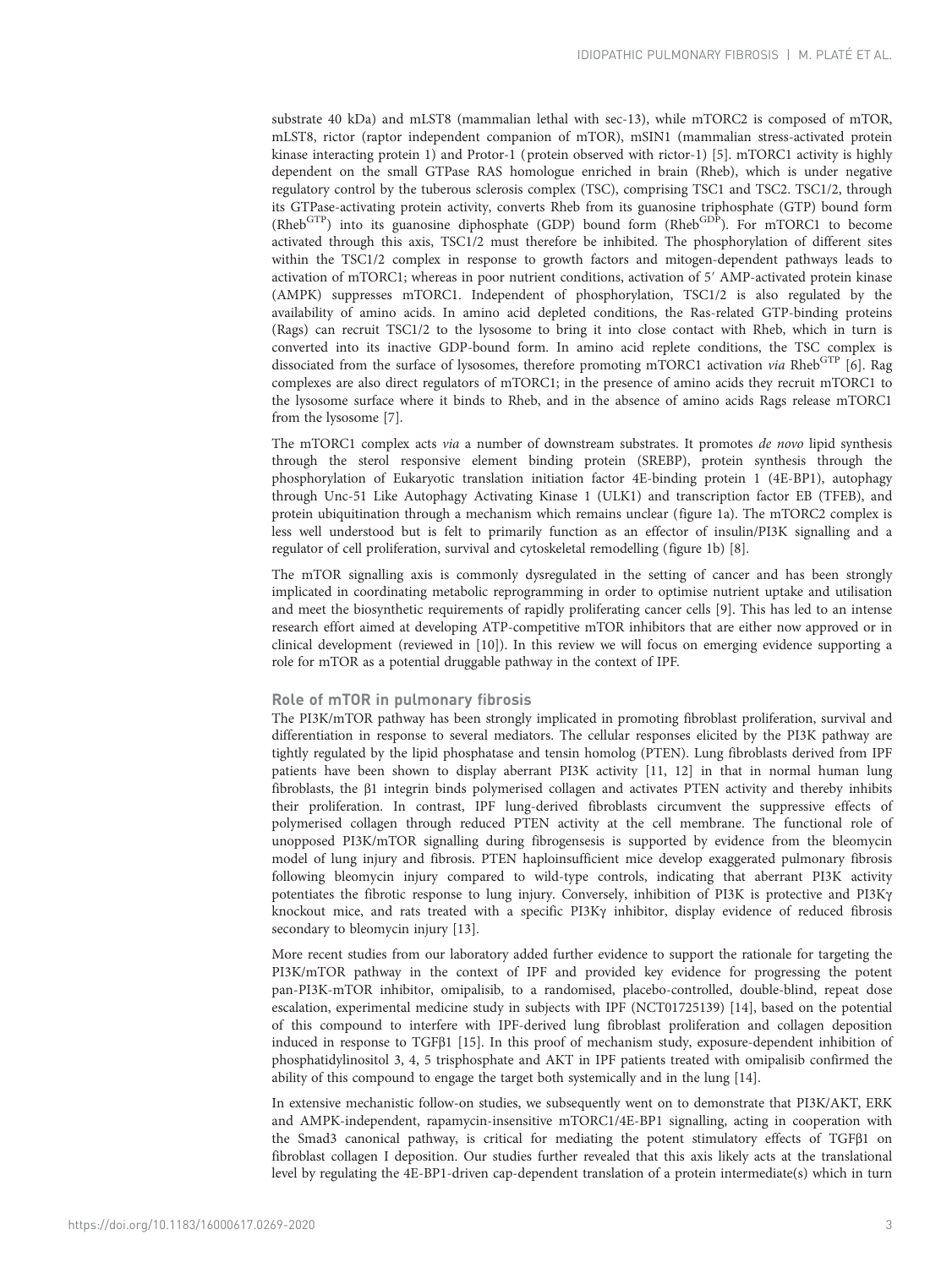influences maximal COL1A1 mRNA levels. Moreover, the inhibitory effect of mTOR inhibition was found to extend to other matrisome proteins that have been shown to play a role in the development of fibrosis, including the collagens III, V, VII, elastin, SPARC and the key procollagen processing enzyme, ADAMTS2 [\[14, 16\]](#page-5-0). Finally, further disease-relevant evidence for a role for mTOR signalling in IPF was provided by recent studies from our laboratory aimed at defining the major transcriptional programmes involved in fibrogenesis in IPF by profiling the transcriptome of un-manipulated (myo)fibroblasts within fibrotic foci in situ by laser capture microdissection [\[17](#page-5-0)]. We adapted the core principle of weighted gene correlation network analysis to create a bespoke collagen eigengene, corresponding to the expression pattern across patients from the first principal component of COL1A1 and COL3A1, and identified genes highly correlated with the collagen *eigengene* and transcriptional signatures which correlate with fibrillar collagen gene expression. Using this approach, we found that TGFβ1, RhoA kinase and the TSC2/Rheb axis formed major signalling clusters associated with collagen gene expression. Functional studies using CRISPR-Cas9 gene edited cells further confirmed a key role for the TSC2/Rheb axis in regulating TGFβ1-induced mTORC1 activation and collagen I deposition.

# mTORC1 regulates fibrogenesis by reconfiguring fibroblast metabolism

Evidence for altered metabolism in the context of fibrosis has also recently emerged.  $^{18}$ F-fluorodeoxyglucose ([ $^{18}$ F]-FDG) uptake by positron emission tomography, a commonly used imaging marker of enhanced glycolysis in cancer, has been reported to be increased in the lungs of IPF patients and is predictive of progression-free survival [[18](#page-5-0), [19\]](#page-5-0). A role for PI3K/mTOR in promoting  $[^{18}F]$ -FDG uptake was further suggested by the omipalisib proof of mechanism study, which demonstrated an exposure-dependent reduction in  $[{}^{18}F]$ -FDG uptake in fibrotic areas of the lung, as measured by target-to-background in IPF patients treated with the agent.

The cell type(s) responsible for increased uptake of  $\binom{18}{1}$ -FDG in IPF is currently unknown; however, glycolysis has recently been shown to be increased during TGFβ1-induced myofibroblast differentiation in vitro and targeting glycolysis has been shown to be effective in attenuating experimentally induced lung fibrosis [[20](#page-5-0)]. Recent RNA-Seq studies of TGFβ1-stimulated fibroblasts shed further mechanistic light on the potential role of mTORC1 in promoting glycolysis during fibrogenesis. Using an unbiased bioinformatics approach to identify the key transcriptional modules that are induced in fibroblasts in response to TGFβ1 and modulated by mTOR inhibition, we were able to uncover a critical mechanistic pathway linking mTORC1 activation to altered myofibroblast metabolism through the transcriptional master regulator of amino acid metabolism, activating transcription factor 4 (ATF4). Whilst Smad3 promotes ATF4 gene expression, mTORC1 was shown to play a critical role in promoting the translation of ATF4. ATF4 in turn promotes the transcription of the glucose transporter 1 (GLUT1), as well as the genes encoding enzymes of the de novo serine-glycine biosynthetic pathway in order to supply glucose-derived glycine to meet the amino acid requirements associated with enhanced collagen production. These observations therefore highlight a critical mechanism by which targeting the mTORC1 axis may offer therapeutic potential for interfering with myofibroblast function in IPF and potentially other fibrotic conditions [[21\]](#page-5-0).

In addition to glycolysis, glutaminolysis has also been implicated in TGFβ1-induced myofibroblast differentiation and activation [[22](#page-5-0), [23\]](#page-5-0). Glutamine is a known activator of mTORC1 through Rag-dependent and independent pathways [[24](#page-5-0)] and a recent study revealed a critical role for glutaminase 1 (GLS1), the enzyme responsible for the hydrolysis of glutamine to glutamate in promoting collagen translation and stability of collagens in TGFβ1-induced myofibroblasts [\[25\]](#page-6-0).

Finally, a role for dysregulated fatty acid metabolism via the induction/activation of fatty acid synthase through rapamycin sensitive TGFβ1/mTORC1 signalling in fibrogenesis has also recently emerged [\[26, 27](#page-6-0)]. Fatty acid metabolism consists of catabolic processes for energy production and anabolic processes for the synthesis of fatty acids that are integral components of the cell membrane and pulmonary surfactant. In our recent eigengene-based bioinformatics analysis of the transcriptome profile of IPF fibrotic foci, we found that the fatty acid metabolism pathway correlated with collagen I and III expression [\[17\]](#page-5-0). In addition, SREBP which is responsible for mTORC1-dependent lipid synthesis has also been linked to fibrosis [[28](#page-6-0), [29\]](#page-6-0), so that mTORC1 likely regulates lipid synthesis at different levels in this disease context.

#### mTORC1 regulates autophagy and senescence

In response to nutrient limitation, cells use autophagy to degrade cell components and maintain essential activity and viability. Under glucose starvation, AMPK, a key energy sensor, promotes autophagy by directly activating ULK1. Under nutrient sufficiency, mTORC1 phosphorylates ULK1 preventing its activation and disrupting its interaction with AMPK [[30\]](#page-6-0), therefore preventing autophagy. As alluded to previously, during normal wound healing, fibroblasts sense collagen I polymerisation as a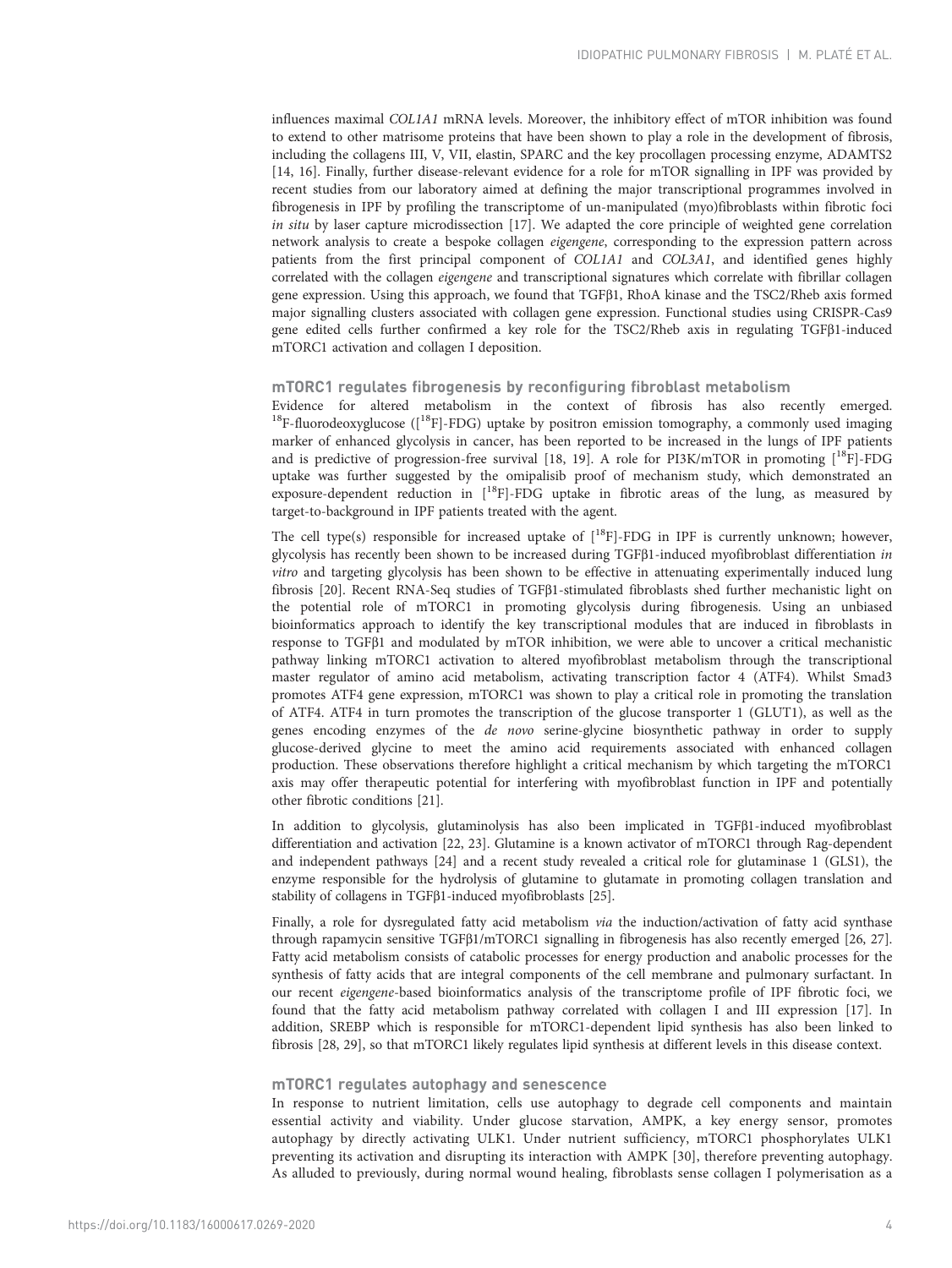negative regulator of proliferation and a trigger for apoptosis, while in fibrosis, they continue to proliferate and are resistant to apoptosis [[31\]](#page-6-0). There is mounting evidence that in IPF fibroblasts, decreased autophagy activity and increased resistance to apoptosis may be linked through aberrant mTORC1 activation [[32\]](#page-6-0).

mTORC1 has also been linked to cellular senescence, a process characterised by irreversible cell growth arrest in response to ageing or cellular damage, as a result of telomere attrition, oxidative stress, DNA damage and proteome instability. The senescence-associated secretory phenotype is characterised by the secretion of a range of pro-inflammatory cytokines, chemokines, matrix remodelling proteinases and growth factors (including TGFβ1, interleukin-6 and matrix metalloproteinase-12) by senescent cells and has been shown to be regulated by rapamycin sensitive mTORC1 signalling [\[33](#page-6-0)]. Cellular senescence is a feature of IPF, with both lung fibroblasts and epithelial cells displaying evidence of the acquisition of a senescent phenotype in the lung of patients with IPF [[34, 35\]](#page-6-0). In recent years, mitochondrial dysfunction of the epithelium in IPF has also emerged as an important causative factor of cellular senescence. The mitochondrial biogenesis pathway downstream of the mTOR/PGC-1 $\alpha$ /β axis is markedly upregulated in senescent lung epithelial cells, and inhibition of mTORC1 with rapamycin restores mitochondrial homeostasis and reduces cellular senescence to bleomycin in lung epithelial cells [[36\]](#page-6-0).

# mTORC1 as a therapeutic target in IPF

The scientific rationale for targeting mTORC1 signalling in the context of IPF is continuing to gain support. However, the rapalog everolimus failed to show any benefit in an IPF clinical trial and was even found to be associated with various adverse effects [\[37](#page-6-0)], potentially at least in part related to downregulation of mTORC2 activity upon chronic treatment [\[38, 39](#page-6-0)]. Rapalogs are allosteric inhibitors that exclusively bind the FKBP12/rapamycin binding domain of mTOR to restrict substrates access to the catalytic site. Despite the presence of the mTOR protein in both complexes, rapalogs only inhibit mTORC1 activity due to different spatial conformations of the complexes. However, at least in some cell types, prolonged incubation with rapalogs can affect mTORC2, presumably by binding the newly synthesised mTOR and preventing complex formation [\[40\]](#page-6-0). Phosphoproteomic studies have shown that mTORC1 substrates, p70S6K and 4E-BP1, are differentially sensitive to rapamycin/rapalog treatment; while p70S6K is readily sensitive to rapamycin treatment, 4E-BP1 is only partially sensitive [[41](#page-6-0)]. We found that TGFβ1-induced collagen deposition in IPF fibroblasts was 4E-BP1-mediated and therefore insensitive to rapamycin. Furthermore, this observation extended to other matrisome proteins induced in response to TGFβ1 treatment and implicated in fibrosis. We propose that this might, at least in part, explain the negative outcome of the everolimus IPF trial.

The next generation of mTOR inhibitors target the active site of the mTOR kinase and multiple orally available ATP competitive mTOR inhibitors are now in clinical development in the setting of treatment-unresponsive cancer (table 1) [[42](#page-6-0)]. Proof-of-concept that such agents could hold promise in the setting of IPF was obtained by our recent data demonstrating that ATP-competitive mTOR inhibition was highly effective in blocking collagen synthesis in live precision-cut IPF lung tissue slices. However, the long-term tolerability of dual mTORC1 and mTORC2 inhibition remains unknown and the risk–benefit ratio for chronic fibrotic diseases remains to be established. Moreover, rapamycin/rapalogs at clinically approved doses have been reported to be associated with various adverse events, including wound-healing complications, diabetes/hyperglycaemia, dyslipidaemia, proteinuria, nephrotoxicity, pneumonitis, anaemia

| <b>Target</b> | <b>Compound</b>         | <b>Clinical trials</b>                                                                                     |
|---------------|-------------------------|------------------------------------------------------------------------------------------------------------|
| PI3K/mT0R     | GSK2126458 (omipalisib) | Dose escalation studies in solid cancer (NCT00972686) and proof of mechanism trial in IPF<br>[NCT01725139] |
| mT0RC1        | Everolimus              | FDA-approved for pancreatic neuroendocrine tumours and advanced breast cancer                              |
|               | <b>Sirolimus</b>        | Lymphangioleiomyomatosis (Phase I: NCT02432560)                                                            |
|               |                         | Organ rejection in kidney transplant (Phase I: NCT01236378; Phase II: NCT00076570)                         |
| mT0RC1/2      | AZD8055                 | Recurrent gliomas, liver cancer and advanced tumours (Phase I: NCT01316809)                                |
|               | AZD2014 (vistusertib)   | Glioblastoma multiforme (Phase I: NCT02619864, NCT03071874)                                                |
|               |                         | Meningiomas (Phase II: NCT02831257)                                                                        |
|               |                         | High-risk prostate cancer (Phase II: NCT02064608)                                                          |
|               | <b>MLN0128</b>          | Advanced solid tumours (Phase I: NCT02719691)                                                              |
|               |                         | Sarcoma (Phase I: NCT02987959)                                                                             |

TABLE 1 Non-exhaustive list of mammalian target of rapamycin (mTOR) inhibitors in current and completed clinical trials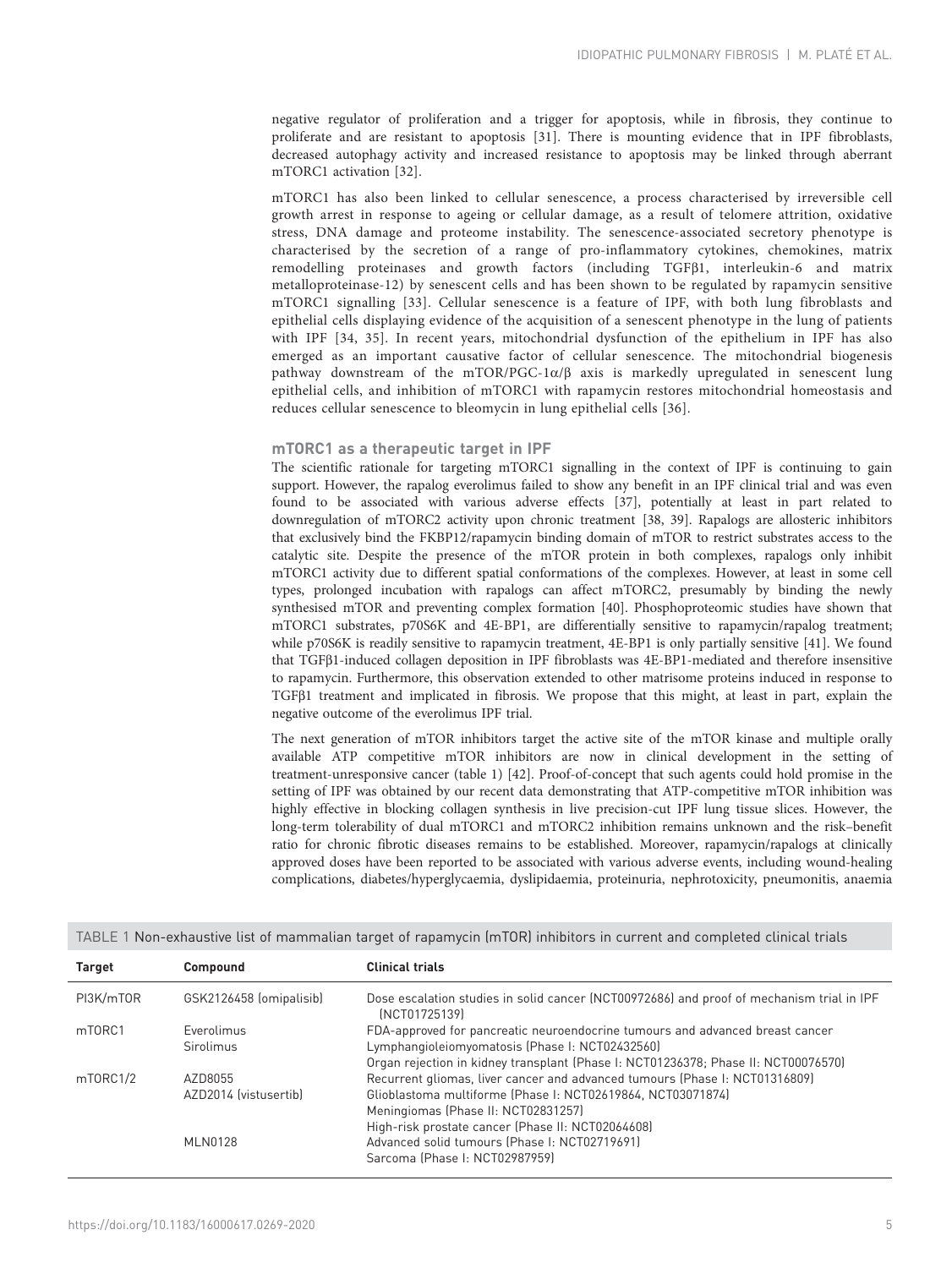<span id="page-5-0"></span>and hypertension [\[43\]](#page-6-0). Agents which inhibit mTORC1 without these associated adverse events are currently in development, including a small molecule inhibitor of Rheb, NR1, which inhibits mTORC1 mediated phosphorylation of ribosomal protein S6 kinase beta-1 (S6K1) without affecting mTORC2 signalling [[44\]](#page-6-0). However, similarly to rapamycin, NR1 does not appear to inhibit the phosphorylation of the mTORC1 substrate 4E-BP1 and may therefore not impact on TGFβ1-induced ECM production.

#### **Conclusions**

In this mini-review, we have described the role of mTORC1 in influencing ECM production, metabolism, autophagy and senescence, in the context of IPF. Current evidence supports the conclusion that carefully targeted inhibition of the TGFβ1-mTORC1 axis may hold considerable promise as an anti-fibrotic strategy with the potential to impact multiple IPF pathomechanisms.

Author contributions: Original draft, editing and review: R. Chambers and M. Platé; review and editing: D. Guillotin.

Conflict of interest: M. Platé has nothing to disclose. D. Guillotin reports other funding from GlaxoSmithKline, during the conduct of the study. R. Chambers reports grants from GlaxoSmithKline during the conduct of the study.

Support statement: R. Chambers gratefully acknowledges funding support received in this area of research from the Medical Research Council, UK (Ref #MR/K024078/1); NIHR University College London Hospitals Biomedical Research Centre /NIMR and Fonds de la Recherche en Santé, Québec, the Biotechnology and Biological Research Council (Ref #1353894 and #1488900); and funding from GlaxoSmithKline (GSK) under a collaborative framework agreement. Funding information for this article has been deposited with the [Crossref Funder Registry.](https://www.crossref.org/services/funder-registry/)

## References

- 1 Lee AS, Mira-Avendano I, Ryu JH, et al. The burden of idiopathic pulmonary fibrosis: an unmet public health need. Respir Med 2014; 108: 955–967.
- 2 Klingberg F, Hinz B, White ES. The myofibroblast matrix: implications for tissue repair and fibrosis. J Pathol 2013; 229: 298–309.
- 3 Derynck R, Zhang YE. Smad-dependent and Smad-independent pathways in TGF-beta family signalling. Nature 2003; 425: 577–584.
- 4 Zhang YE. Non-Smad pathways in TGF-beta signaling. Cell Res 2009; 19: 128–139.
- 5 Yip CK, Murata K, Walz T, et al. Structure of the human mTOR complex I and its implications for rapamycin inhibition. Mol Cell 2010; 38: 768–774.
- 6 Demetriades C, Doumpas N, Teleman AA. Regulation of TORC1 in response to amino acid starvation via lysosomal recruitment of TSC2. Cell 2014; 156: 786–799.
- 7 Sancak Y, Bar-Peled L, Zoncu R, et al. Ragulator-Rag complex targets mTORC1 to the lysosomal surface and is necessary for its activation by amino acids. Cell 2010; 141: 290–303.
- 8 Saxton RA, Sabatini DM. mTOR signaling in growth, metabolism, and disease. Cell 2017; 169: 361–371.
- 9 Mossmann D, Park S, Hall MN. mTOR signalling and cellular metabolism are mutual determinants in cancer. Nat Rev Cancer 2018; 18: 744–757.
- 10 Sun SY. mTOR kinase inhibitors as potential cancer therapeutic drugs. Cancer Lett 2013; 340: 1–8.
- 11 White ES, Atrasz RG, Hu B, et al. Negative regulation of myofibroblast differentiation by PTEN (Phosphatase and Tensin Homolog Deleted on chromosome 10). Am J Respir Crit Care Med 2006; 173: 112–121.
- 12 Xia H, Diebold D, Nho R, et al. Pathological integrin signaling enhances proliferation of primary lung fibroblasts from patients with idiopathic pulmonary fibrosis. J Exp Med 2008; 205: 1659–1672.
- 13 Russo RC, Garcia CC, Barcelos LS, et al. Phosphoinositide 3-kinase gamma plays a critical role in bleomycin-induced pulmonary inflammation and fibrosis in mice. J Leukoc Biol 2011; 89: 269–282.
- 14 Lukey PT, Harrison SA, Yang S, et al. A randomised, placebo-controlled study of omipalisib (PI3K/mTOR) in idiopathic pulmonary fibrosis. Eur Respir J 2019; 53: 1801992.
- 15 Mercer PF, Woodcock HV, Eley JD, et al. Exploration of a potent PI3 kinase/mTOR inhibitor as a novel anti-fibrotic agent in IPF. Thorax 2016; 71: 701–711.
- 16 Woodcock HV, Eley JD, Guillotin D, et al. The mTORC1/4E-BP1 axis represents a critical signaling node during fibrogenesis. Nat Commun 2019; 10: 6.
- 17 Guillotin D, Taylor AR, Platé M, et al. Transcriptome analysis of IPF fibroblastic foci identifies key pathways involved in fibrogenesis. bioRxiv 2020; preprint [\[https://doi.org/10.1101/2020.03.10.984955](https://doi.org/10.1101/2020.03.10.984955)].
- 18 Win T, Thomas BA, Lambrou T, et al. Areas of normal pulmonary parenchyma on HRCT exhibit increased FDG PET signal in IPF patients. Eur J Nucl Med Mol Imaging 2014; 41: 337–342.
- 19 Justet A, Laurent-Bellue A, Thabut G, et al. [(18)F]FDG PET/CT predicts progression-free survival in patients with idiopathic pulmonary fibrosis. Respir Res 2017; 18: 74.
- 20 Xie N, Tan Z, Banerjee S, et al. Glycolytic reprogramming in myofibroblast differentiation and lung fibrosis. Am J Respir Crit Care Med 2015; 192: 1462–1474.
- 21 Selvarajah B, Azuelos I, Platé M, et al. mTORC1 amplifies the ATF4-dependent de novo serine-glycine pathway to supply glycine during TGF-beta1-induced collagen biosynthesis. Sci Signal 2019; 12: eaav3048.
- 22 Bernard K, Logsdon NJ, Benavides GA, et al. Glutaminolysis is required for transforming growth factor-beta1-induced myofibroblast differentiation and activation. J Biol Chem 2018; 293: 1218–1228.
- 23 Bai L, Bernard K, Tang X, et al. Glutaminolysis epigenetically regulates antiapoptotic gene expression in idiopathic pulmonary fibrosis fibroblasts. Am J Respir Cell Mol Biol 2019; 60: 49–57.
- 24 Jewell JL, Kim YC, Russell RC, et al. Metabolism. Differential regulation of mTORC1 by leucine and glutamine. Science 2015; 347: 194–198.